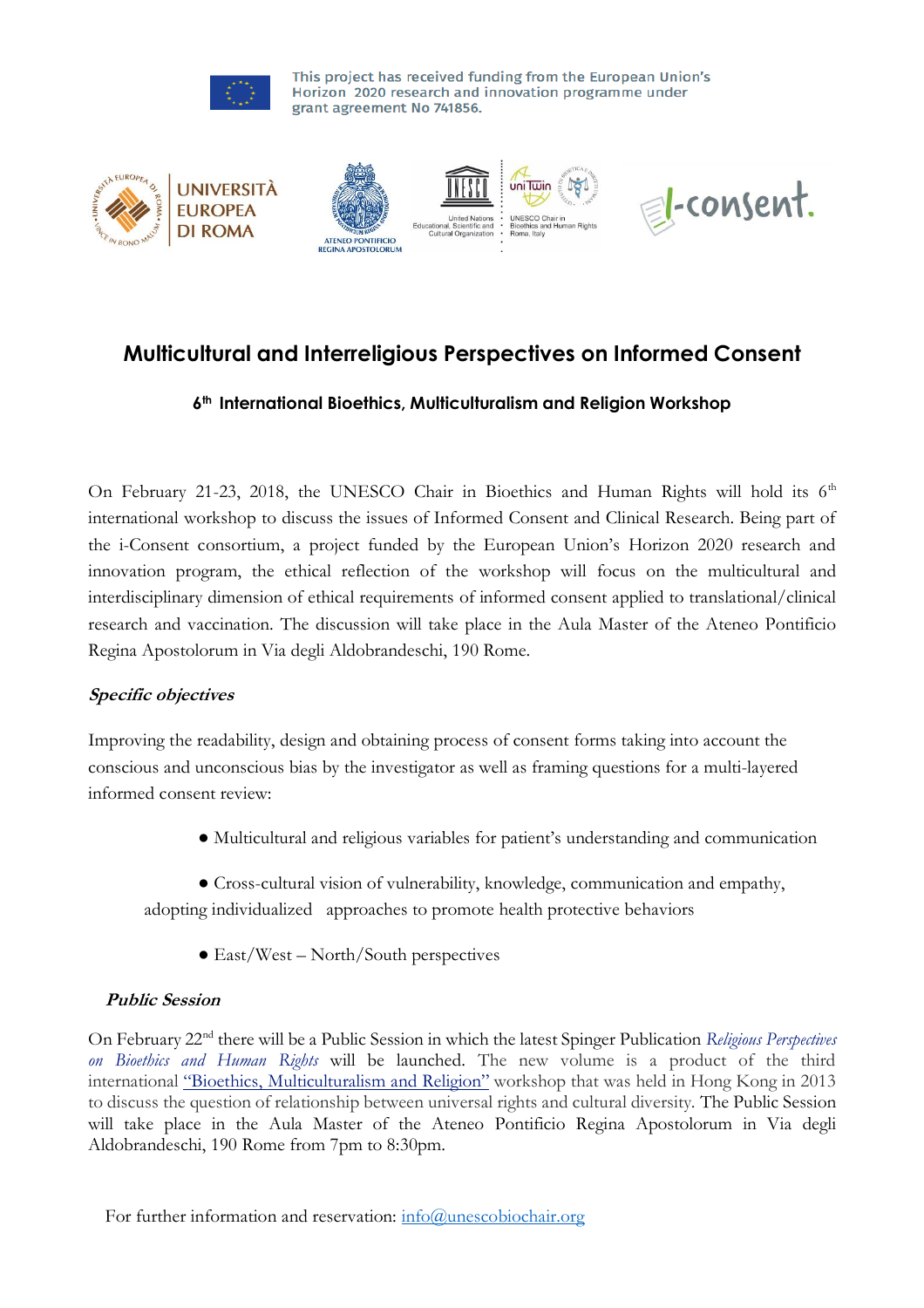

# Attachment

### **Feb 20, Tuesday**

Arrival Welcoming dinner

#### **Feb 21, Wednesday**

- 8:00 Breakfast at hotel
- 9:00 Greetings by authorities and Introduction
- Alberto Garcia, Gonzalo Miranda, Jesus Villagrasa.
- 10:00 Multiculturalism, Religion and Informed Consent: Mirko Garasic

\_\_\_\_\_\_\_\_\_\_\_\_\_\_\_\_\_\_\_\_\_\_\_\_\_\_\_\_\_\_\_\_\_\_\_\_\_\_\_\_\_\_\_\_\_\_\_\_\_\_\_\_\_

- 11:00 Coffee break
- 11:30 UDBHR and informed consent: Dafna Feinholz
- 12:15 Informed Consent: From Autonomous to Relational self: Marie-Catherine Letendre, Joseph Tham
- 13:00 Lunch
- 14:30 Buddhism: Ellen Zhang
- 16:00 Coffee break
- 16:30 Christianity: Laura Palazzani
- 18:00 Break
- 19:00 Dinner in Rome

#### **Feb 22, Thursday**

- 8:00 Breakfast at hotel
- 9:00 Confucianism: Ruiping Fan
- 10:30 Coffee break
- 11:00 Hinduism: John Lunstroth
- 12:30 Departure for lunch and cultural activity
- 19:00 Public session: Religion, Human Rights and Informed Consent Ellen Zhang, Marta Tarasco, Ruiping Fan, John Lunstroth, Aasim Padela, David Heyd Moderators: Joseph Tham and Mirko Garasic
- 20:30 Refreshment / Cocktail

#### **Feb 23, Friday**